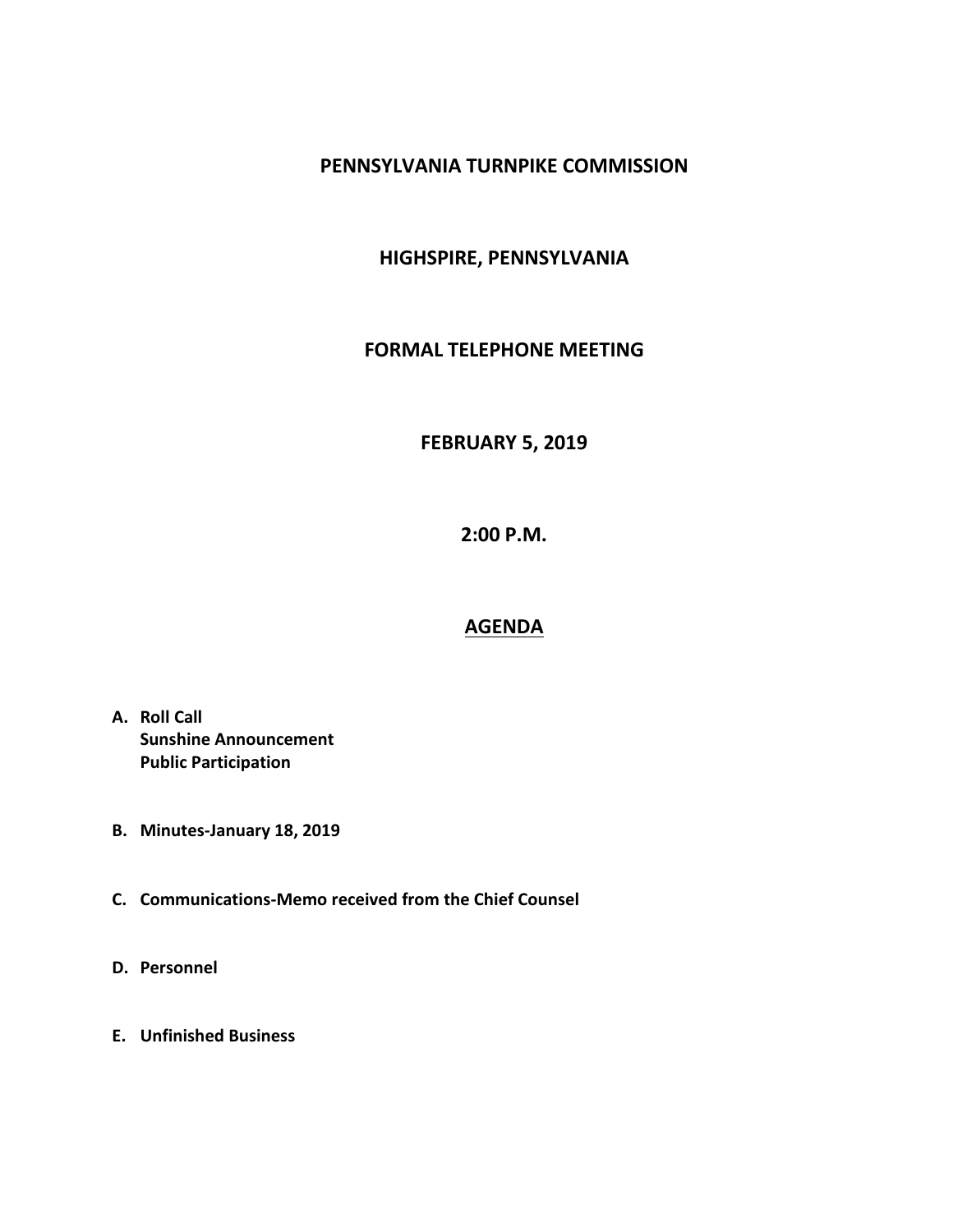- **1. Approve the Change Orders and Final Payment for the items listed in memos "a" and "b":**
	- **a. Change Order #15 for Contract #T-355.00P001-3-07 for construction for the I-95/I-276 Interchange, Section B, with Road-Con, Inc., for an additional \$273.29 to balance items to actual work completed, changes for utility conflicts, caisson work, fuel tank rental, drainage, milling and paving items, joint sealing, call boxes, fencing, access gates, MPT items, electrical items, pavement markings, plantings, price adjustments for steel, diesel and asphalt, excavation, contractor toll reimbursement, patching, slope work, guiderail, barrier, special inspections, shoring, toll facility items, handicap parking, demolition work, signage, and undercutting and back filling; for a revised not-to-exceed amount of \$65,331,899.59;**
	- **b. Change Order #2 and Final Payment for Contract #T-319.00R001-3-02 for bituminous resurfacing between MP 319.32 and MP 326.41 with Reading Site Contractors, for a decrease of \$34,178.91 to balance items to actual work completed, and changes for MPT, installation of fiber optic cable and mobilization; for a final contract value of \$8,542,362.27 and final amount due to the contractor of \$197,784.34.**
- **2. Approve the negotiation and execution of the Agreements and a Memorandum of Understanding for the items listed in memos "a" through "g":**
	- **a. Lease Agreement with Montgomery County to permit the County to operate and maintain communications equipment for its county-wide emergency management system on the Commission's new Willow Grove tower; for payment of annual rent, the County has agreed to reimburse the Commission one-half of the total cost of the design and construction of the new Willow Grove Tower, and the removal and disposal of the existing tower, underground vaults and related equipment shelters, for an initial term of 10 years with three, 5-year mutual extension options;**
	- **b. License Agreement with Upper Moreland Township to permit the Township to operate and maintain communications equipment on the Commission's new Willow Grove Tower; in lieu of rent, the Township shall (at its cost and expense) continue general upkeep and maintenance of the property and premises;**
	- **c. Reimbursement Agreement with Monroeville Municipal Authority to reimburse the Authority the cost for the engineering and utility relocation work necessary for the total reconstruction project from MP 53.00 to MP 57.00 (Bridge WB-456 at MP 54.95); at a not-to-exceed amount of \$88,987.71;**
	- **d. Agreement with Hexagon Safety & Infrastructure for Computer Aided Dispatch System (CADS) software maintenance, for a term of 5 years at a not-to-exceed amount of \$973,451.45;**
	- **e. Memorandum of Understanding (MOU) with the Borough of Big Beaver to transfer ownership and maintenance responsibilities of the new highway lighting and a traffic signal installed along S.R. 18, to the Borough, upon completion of the Beaver River Bridge project;**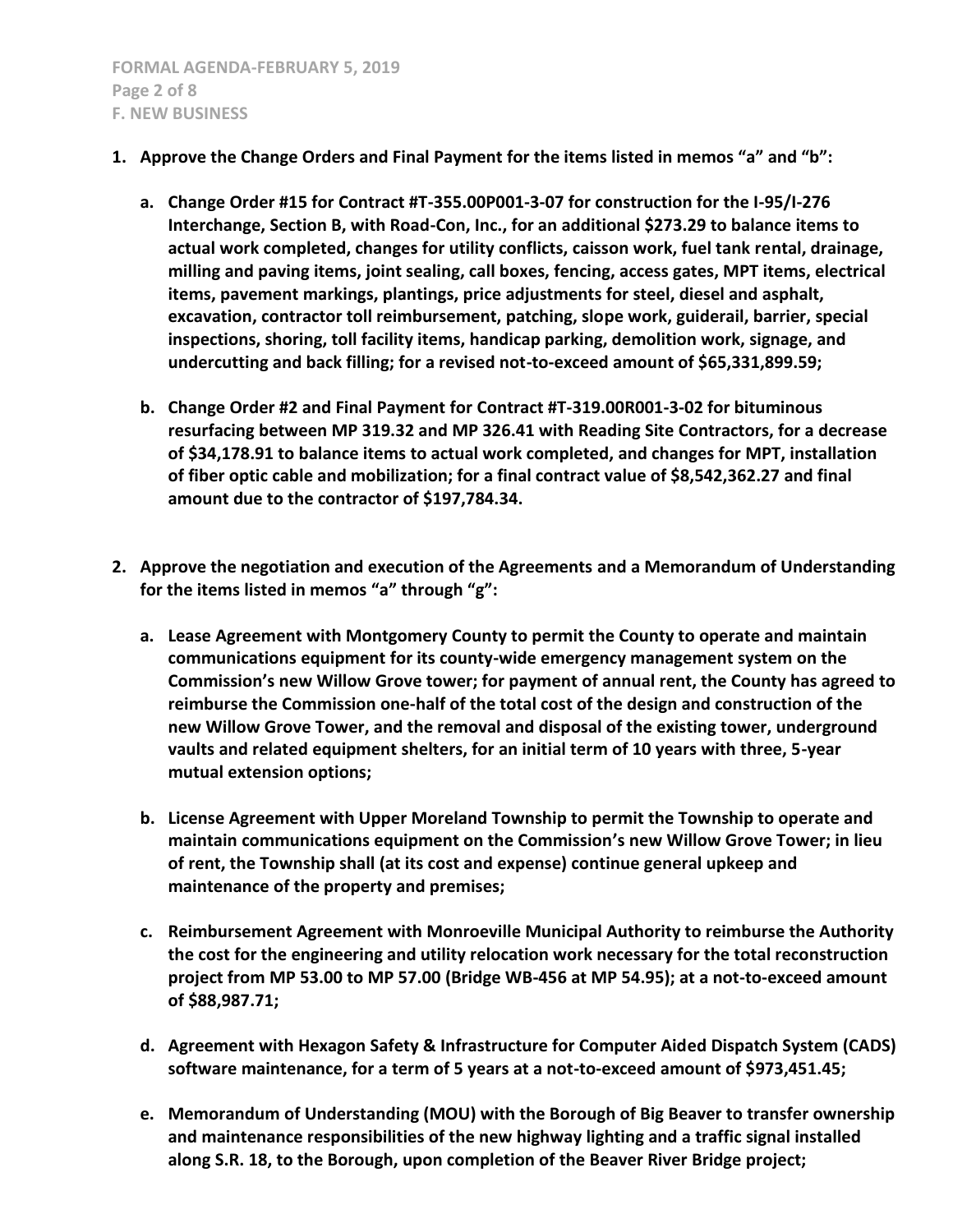- **f. Supplemental Agreement with Harmelin Media for media planning services for an additional \$850,000.00 to increase awareness of roadway projects including ABC Bridge projects and Cashless Tolling pilots; also exercise the option to renew the agreement for an additional two-years for an additional \$2,500,000.00; for a not-to-exceed amount of \$6,350,000.00;**
- **g. Agreement with the Pennsylvania State University-Harrisburg to assist in the design and delivery of an executive leadership development program; at a not-to-exceed amount of \$23,000.00.**
- **3. Approve the Right-of-Way Requests for the items listed in memos "a" through "q":**
	- **a. Approve the plans entitled, "Drawings for Authorizing Acquisition of Right-of-Way, Contract #T-110.12S001-4, Replacement of Bridge B-502 at MP 110.12, SR 0601 (North Center Avenue), Station 33+50.00 to Station 39+28.55 in Somerset Borough and Somerset Township, Somerset County", as prepared and approved by the Engineering Department;**
	- **b. Approve the plans entitled, "Drawings for Acquisition of Right-of-Way for Contract #T-053.00T001-4, Roadway and Bridge Reconstruction in Allegheny County, SR 0400 Section A44 R/W (Saltsburg Road), from STA 10+25.00 to STA 27+50.00=1725.00 Feet= 0.327 Mile and Davidson Road from STA 0+52.00 to STA 1+50.00=98.00 Feet=0.019 Mile", as prepared and approved by the Engineering Department;**
	- **c. Settlement of Right-of-Way #1031-R16 (Somerset Trust Company, Sole Surviving Trustee under Will of Lewis A. Miller), a partial take parcel necessary for the Somerset 5-legged Interchange project by authorizing payment of \$292,111.51 representing settlement funds to Somerset Trust Company, Sole Surviving Trustee under Will of Lewis A. Miller; and payment of settlement funds is contingent upon the property owner's execution of a Stipulation of Settlement as approved by the Legal Department and the docket being marked settled and discontinued as to the property owner;**
	- **d. Acquisition of Right-of-Way #17991 (ULC Oil & Gas Field Services LLC), a total take parcel necessary for construction of the Southern Beltway, US 22 to I-79, by authorizing payment of \$11,156.31 representing fair market value, pro-rated taxes and recording fees to Tri-State Paralegal Service, LLC, Escrow Agent; authorize the appropriate Commission officials to execute the Agreement of Sale and other documents that may be required for closing; authorize the payment of additional statutory damages as calculated by the Right-of-Way Administrator and approved by the Chief Counsel; and payment of fair market value to the property owner is contingent upon the delivery of a deed as prepared by the Legal Department;**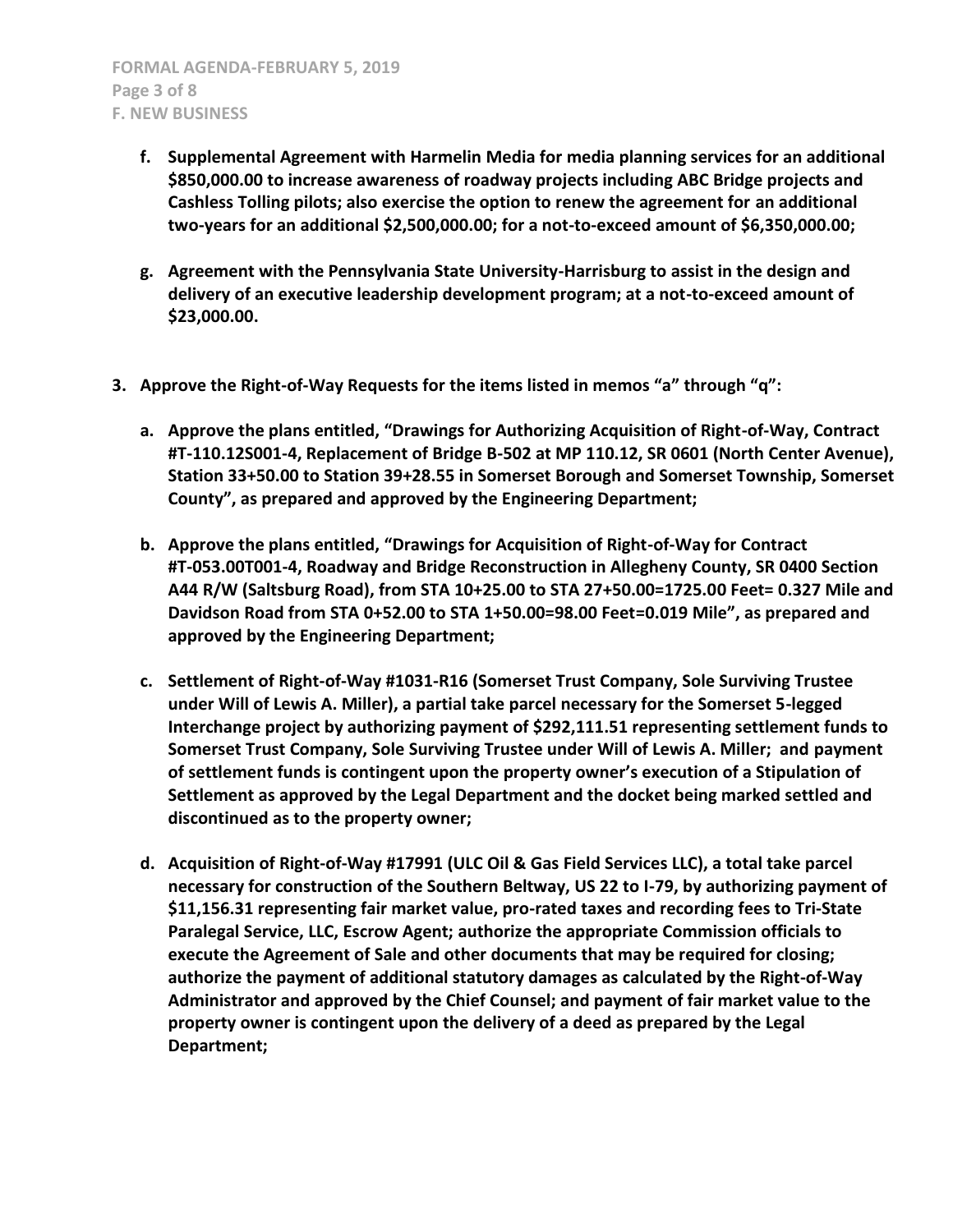**FORMAL AGENDA-FEBRUARY 5, 2019 Page 4 of 8 F. NEW BUSINESS**

- **e. Acquisition of Right-of-Way #17987 (Marianne Guglielmetti), a total take parcel necessary for construction of the Southern Beltway, US 22 to I-79, by authorizing payment of \$30,179.75 representing fair market value, pro-rated taxes and recording fees to Tri-State Paralegal Service, LLC; authorize the appropriate Commission officials to execute the Agreement of Sale and other documents that may be required for closing; authorize the payment of additional statutory damages as calculated by the Right-of-Way Administrator and approved by the Chief Counsel; and payment of fair market value to the property owner is contingent upon the delivery of a deed as prepared by the Legal Department;**
- **f. Acquisition of Right-of-Way #14230-RA (Joseph A. & Julie Rae Bucci), a partial take parcel necessary for the total reconstruction project from MP 49.00 to MP 53.00 (WB-446A) by authorizing payment of \$7,800.00 representing fair market value to Joseph A. & Julie Rae Bucci; also authorize payment of \$1,961.25 representing Section 710 damages to John P. Donovan & Associates, LLC; authorize the appropriate Commission officials to execute the Temporary Construction Easement and other documents that may be required for closing; authorize the payment of additional statutory damages as calculated by the Right-of-Way Administrator and approved by the Chief Counsel; and payment of fair market value is contingent upon the delivery of a Temporary Construction Easement as prepared by the Legal Department;**
- **g. Acquisition of Right-of-Way #14S239 (Benjamin L. & Rebecca I. Flood f/k/a Rebecca I. Schmitt), a total take parcel necessary for construction of the Mon/Fayette Expressway by authorizing payment of \$79,378.57 representing fair market value, pro-rated taxes and recording fees to Universal Settlement Services of PA, LLC, escrow agent; also authorize payment of \$27,586.00 representing replacement housing supplement and closing costs to Benjamin L. & Rebecca I. Flood; authorize the appropriate Commission officials to execute the Agreement of Sale and other documents that may be required for closing; authorize the payment of additional statutory damages as calculated by the Right-of-Way Administrator and approved by the Chief Counsel; and payment of fair market value to the property owners is contingent upon the delivery of a deed as prepared by the Legal Department;**
- **h. Acquisition of Right-of-Way #14079-RD (Nancy Macherosky n/k/a Nancy Vucho), a partial take parcel necessary for the total reconstruction project from MP 49.00 to MP 53.00 by authorizing payment of \$33,770.76 representing fair market value and pro-rated taxes to Nancy Vucho; authorize the appropriate Commission officials to execute the Agreement of Sale, and other documents that may be required for closing; authorize the payment of additional statutory damages as calculated by the Right-of-Way Administrator and approved by the Chief Counsel; and payment of fair market value is contingent upon the delivery of a deed as prepared by the Legal Department;**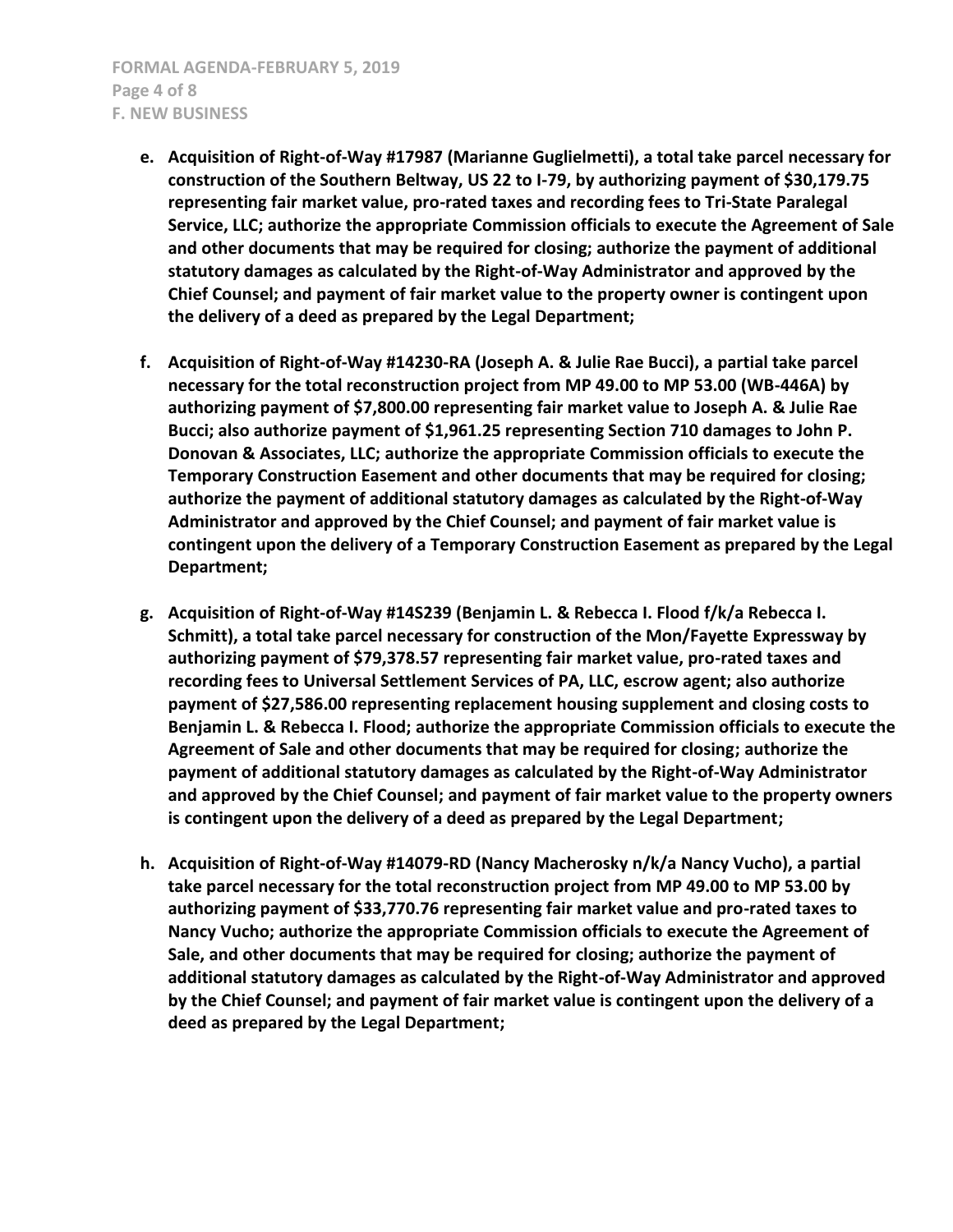- **i. Settlement of Right-of-Way #14119 (Louis D. Quattro, Jr., Melissa A. Quattro), a partial take parcel necessary for construction of the Southern Beltway, US 22 to I-79 by authorizing payment of \$122,693.75 representing balance due just compensation and delay damages to Goldberg, Kamin and Garvin, LLP, escrow agent; authorize the appropriate Commission officials to execute the Settlement Agreement and Release, as reviewed and approved by the Legal Department; authorize the execution of other documents that may be required for settlement; and payment of the settlement funds is contingent upon the delivery of an executed Settlement Agreement and Release by Condemnees;**
- **j. Settlement of Right-of-Way #14007-A1 (Allegheny Land Trust), a partial take parcel necessary for the total reconstruction project from MP 28.00 to MP 31.00 by authorizing payment of \$18,800.00 representing balance due just compensation and Section 710 damages to Goldberg, Kamin and Garvin, LLP, escrow agent; authorize the appropriate Commission officials to execute the Settlement Agreement and Release, as reviewed and approved by the Legal Department; authorize the execution of other documents that may be required for settlement; and payment of the settlement funds is contingent upon the delivery of an executed Settlement Agreement and Release by Condemnee;**
- **k. Acquisition of Right-of-Way #14S238 (Debora A. Hill and William Scarpaci), a total take parcel necessary for construction of the Mon/Fayette Expressway, Rt. 51 to I-376, by authorizing payment of \$87,556.29 representing fair market value, pro-rated taxes and recording fees to Universal Settlement Services of PA, LLC, escrow agent; authorize the appropriate Commission officials to execute the Agreement of Sale and other documents that may be required for closing; authorize the payment of additional statutory damages as calculated by the Right-of-Way Administrator and approved by the Chief Counsel; and payment of fair market value is contingent upon the delivery of a deed as prepared by the Legal Department;**
- **l. Settlement of Right-of-Way #1020-B (David Stahl), a partial take parcel necessary for the total reconstruction project from MP 99.00 to MP 109.00 by authorizing payment of \$83,500.00 representing balance due just compensation, timber value and Section 710 damages to Clark Hill, PLC, escrow agent; authorize the appropriate Commission officials to execute the Settlement Agreement and Release, as reviewed and approved by the Legal Department; authorize the execution of other documents that may be required for settlement; and payment of the settlement funds is contingent upon the delivery of an executed Settlement Agreement and Release by Condemnee;**
- **m. Acquisition of Right-of-Way #14S061 (City of Clairton), a total take parcel necessary for construction of the Mon/Fayette Expressway by authorizing payment of \$600.00 representing fair market value to the City of Clairton; authorize the appropriate Commission officials to execute the Agreement of Sale and other documents that may be required for closing; authorize the payment of additional statutory damages as calculated by the Right-of-Way Administrator and approved by the Chief Counsel; and payment of fair market value is contingent upon the delivery of a deed as prepared by the Legal Department;**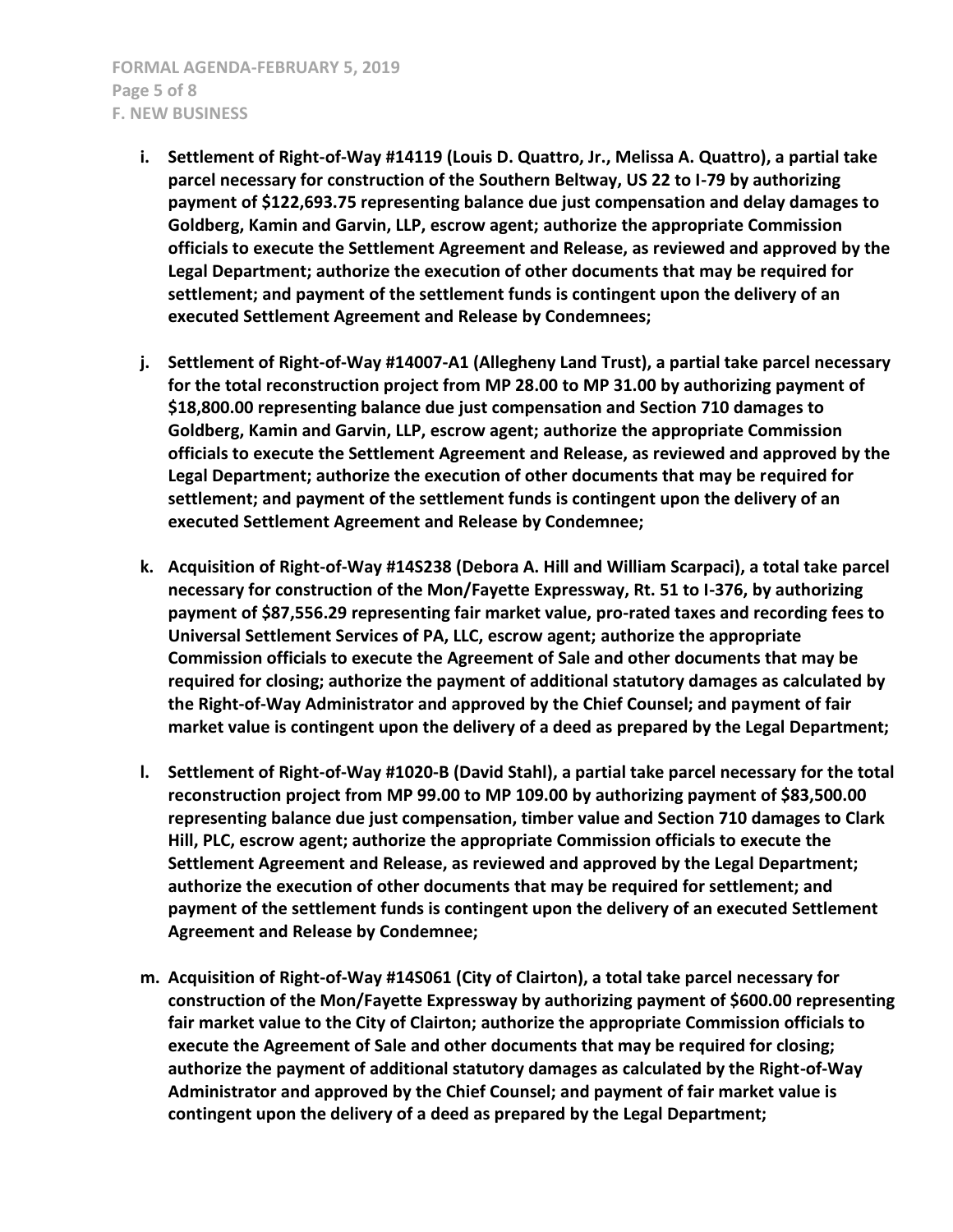**FORMAL AGENDA-FEBRUARY 5, 2019 Page 6 of 8 F. NEW BUSINESS**

- **n. Settlement of Right-of-Way #17905 (Palmer J. Restaneo, Jr.), a total take parcel necessary for construction of the Southern Beltway by authorizing payment of \$193,794.97 representing balance due just compensation and delay damages to Goldberg, Kamin and Garvin, LLP, escrow agent; authorize the payment of additional statutory delay damages as calculated by counsel and approved by the Chief Counsel; upon the Commission's payment of the above funds, the case will be concluded;**
- **o. Acquisition of Right-of-Way #14S401 (Robert C. & Carol L. Arnfield), a total take parcel necessary for construction of the Mon/Fayette Expressway, Rt. 51 to I-376, by authorizing payment of \$128,530.27 representing fair market value, pro-rated taxes and recording fees to Fee Simple Settlement Service, LLC, escrow agent; authorize the appropriate Commission officials to execute the Agreement of Sale and other documents that may be required for closing; authorize the payment of additional statutory damages as calculated by the Right-of-Way Administrator and approved by the Chief Counsel; and payment of fair market value to the property owners is contingent upon their delivery of a deed as prepared by the Legal Department;**
- **p. Acquisition of Right-of-Way #14S296 (Stephen Karas), a total take parcel necessary for construction of the Mon/Fayette Expressway by authorizing payment of \$14,820.37 representing fair market value, pro-rated taxes and recording fees to Fee Simple Settlement LLC, escrow agent; authorize the appropriate Commission officials to execute the Agreement of Sale and other documents that may be required for closing; authorize the payment of additional statutory damages as calculated by the Right-of-Way Administrator and approved by the Chief Counsel; and payment of fair market value to the property owner is contingent upon his delivery of a deed as prepared by the Legal Department;**
- **q. Acquisition of Right-of-Way #14S237 (Kisasonak Realty Services, LLC), a total take parcel necessary for construction of the Mon/Fayette Expressway, Rt. 51 to I-376, by authorizing payment of \$55,488.79 representing fair market value, pro-rated taxes and recording fees to Universal Settlement Services of PA LLC, escrow agent; authorize the appropriate Commission officials to execute the Agreement of Sale and other documents that may be required for closing; authorize the payment of additional statutory damages as calculated by the Right-of-Way Administrator and approved by the Chief Counsel; and payment of fair market value to the property owner is contingent upon its delivery of a deed as prepared by the Legal Department.**
- **4. Approve the negotiation and execution of the Supplemental Agreements for the items listed in memos "a" and "b":**
	- **a. Supplemental Agreement #4 for construction consultation of the Southern Beltway, US 22 to I-79, Section 55B, with Stantec Consulting Services, Inc., for an increase of \$425,000.00 to complete additional drainage work along S.R. 980 and to continue consultation through construction; for a revised not-to-exceed amount of \$7,825,000.00;**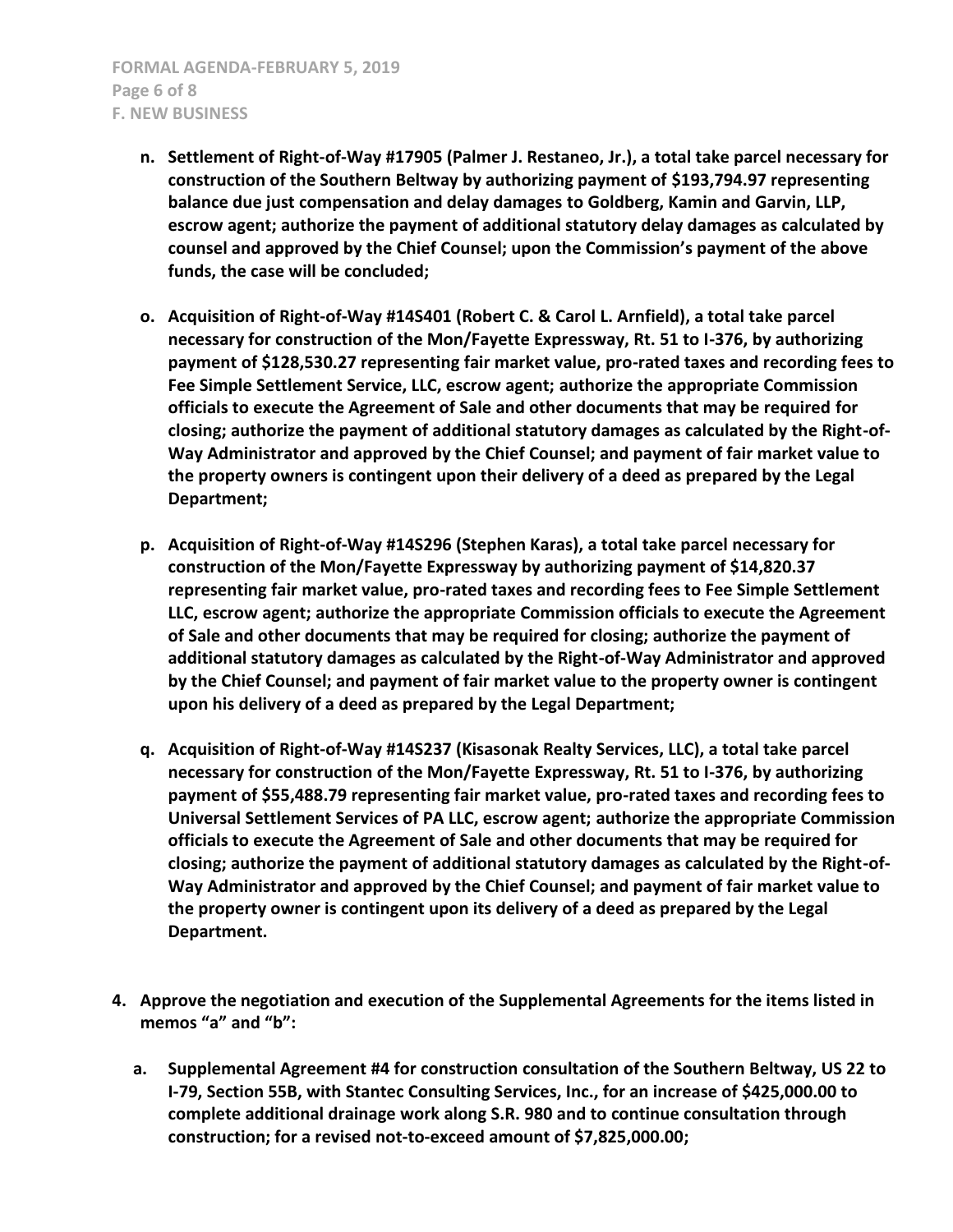- **b. Supplemental Agreement #3 for construction consultation of the Southern Beltway, US 22 to I-79, Section 55C1, with WSP USA, Inc. for an increase of \$500,000.00 to continue consultation through construction, including several RFIs that were not anticipated, and shop drawing review for the remaining 17 months of construction; for a revised not-to-exceed amount of \$15,000,000.00.**
- **5. Approve the Award of a Bid and Issue Purchase Orders for the items listed in memos "a" and "b":**
	- **a. Systemwide maintenance for Uninterruptible Power Sources (UPS) and batteries for systems manufactured by APC/MGE, exercising the option to renew the agreement UPS for an additional year (May 1, 2019 – April 30, 2020); at a cost of \$75,000.00;**
	- **b. Construction of the Big Boulder Tower at MP A90.10, to the lowest responsive and responsible bidder, eciWireless LLC; at a cost of \$885,161.00.**
- **6. Approve the Award of Contracts for the items listed in memos "a" through "f":**
	- **a. Contract #EN-00233-03-02 for roadway and miscellaneous repairs along Toll I-376, Turnpike 43, Turnpike 576 and Turnpike 66, to the lowest responsive and responsible bidder, Gulisek Construction, LLC; at a not-to-exceed amount of \$4,000,000.00;**
	- **b. Contract #EN-00233-03-04 for roadway and miscellaneous repairs between MP 122.18 and MP 201.58, to the lowest responsive and responsible bidder, New Enterprise Stone & Lime Co., Inc.; at a not-to-exceed amount of \$4,000,000.00;**
	- **c. Contract #EN-00233-03-06 for roadway and miscellaneous repairs between MP 299.98 and MP 356.42, between MP H40.83 and MP H42.54, and between MP A20.00 and MP A57.22, to the lowest responsive and responsible bidder, New Enterprise Stone & Lime Co., Inc.; at a not-to-exceed amount of \$5,000,000.00;**
	- **d. Contract #EN-00233-03-03 for roadway and miscellaneous repairs between MP 0.00 and MP 122.18, to the lowest responsive and responsible bidder, Eurovia Atlantic Coast LLC; at a notto-exceed amount of \$5,000,000.00;**
	- **e. Contract #EN-00233-03-05 for roadway and miscellaneous repairs between MP 201.58 and MP 299.98, to the lowest responsive and responsible bidder, New Enterprise Stone & Lime Co., Inc.; at a not-to-exceed amount of \$4,000,000.00;**
	- **f. Contract #EN-00233-03-07 for roadway and miscellaneous repairs between MP A57.22 and MP A130.64, to the lowest responsive and responsible bidder, New Enterprise Stone & Lime Co., Inc.; at a not-to-exceed amount of \$4,500,000.00.**